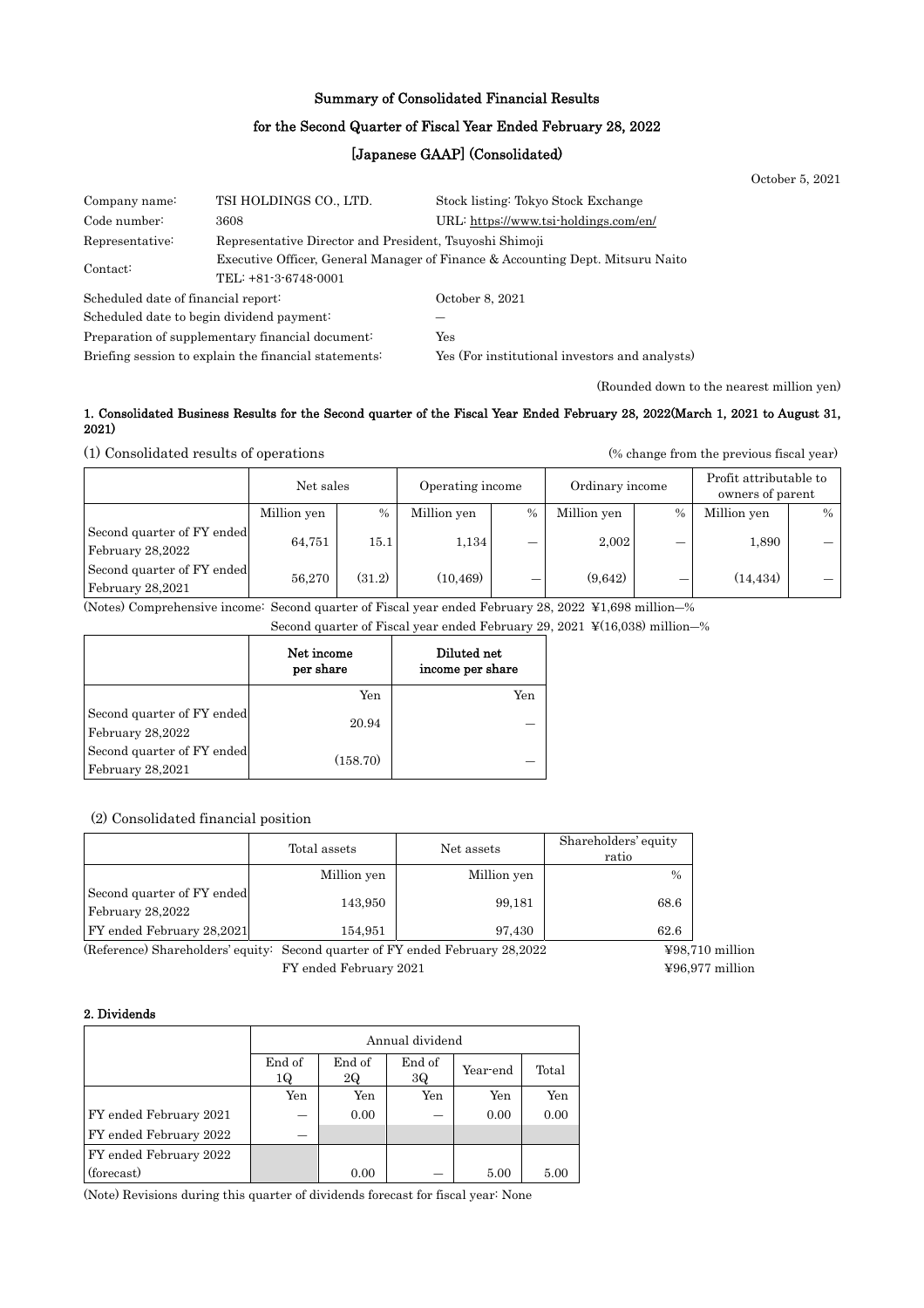### 3. Forecast of Consolidated Business Results for the Fiscal Year Ending February 28, 2022 (March 1, 2021 to February 28, 2022)

|  |  |  |  | (% change from the corresponding period of the previous fiscal year) |  |  |  |  |  |  |
|--|--|--|--|----------------------------------------------------------------------|--|--|--|--|--|--|
|--|--|--|--|----------------------------------------------------------------------|--|--|--|--|--|--|

|                  | Net sales   |          | Operating income |               | Ordinary income |                          | Profit attributable to<br>owners of parent |               | Net income<br>per share |
|------------------|-------------|----------|------------------|---------------|-----------------|--------------------------|--------------------------------------------|---------------|-------------------------|
|                  | Million yen | $\%$     | Million yen      | $\frac{0}{0}$ | Million yen     | $\%$                     | Million yen                                | $\frac{0}{0}$ | Yen                     |
| Full fiscal year | 152.400     | $13.7\,$ | 0.100            | -             | L.600           | $\overline{\phantom{0}}$ | .660                                       | (57.0)        | 18.40                   |

(Note) Revisions during this quarter of previously disclosed consolidated business results projection for FY 2022: None

### \*Notes:

(1) Changes in significant subsidiaries during the period: Yes

Changes in specified subsidiaries resulting in a change in the scope of consolidation

Deselection 2 companies(SANEI-INTERNATIONAL CO.,LTD. and TSI GROOVE AND SPORTS CO.,LTD.)

(2) Application of particular accounts procedures to the preparation of quarterly consolidated financial statements: None

(3) Changes in accounting policies, accounting estimates, and restatements

- a. Changes in accounting policies due to revisions of accounting standards: None
- b. Changes in accounting policies other than above (a): None
- c. Changes of accounting estimates: None
- d. Restatements: None

(4) Number of shares issued (common stock)

- a. Number of shares issued at the end of period (treasury stock included)
- b. Number of treasury stock at the end of period
- c. Average number of shares over the period

| онншон ѕюскл                        |                   |                                            |                   |  |
|-------------------------------------|-------------------|--------------------------------------------|-------------------|--|
| Q <sub>2</sub> of FY ended February |                   |                                            |                   |  |
| 2022                                |                   | 95,783,293 shares   FY ended February 2021 | 95,783,293 shares |  |
| Q <sub>2</sub> of FY ended February |                   |                                            |                   |  |
| 2022                                |                   | 5,510,669 shares   FY ended February 2021  | 5,556,309 shares  |  |
| Q <sub>2</sub> of FY ended February |                   | Q <sub>2</sub> of FY ended February        |                   |  |
| 2022                                | 90,242,807 shares | 2021                                       | 91,774,868 shares |  |

\*This business results report is not subject to auditing by certified public accountants or audit firms.

### \*Explanation regarding the appropriate use of business forecasts and other special instructions

The forward-looking statements, including business forecasts, contained in this document are based on information currently available to the Company and on certain assumptions deemed reasonable by the Company, and are not intended as a promise by the Company that they will be achieved. Actual results may differ materially due to a variety of factors. Please refer to "(3) Explanation of Consolidated Business Forecast and Other Forward-looking Statements " on page 3 for the assumptions underlying the forecasts and cautionary statements regarding the use of the forecasts.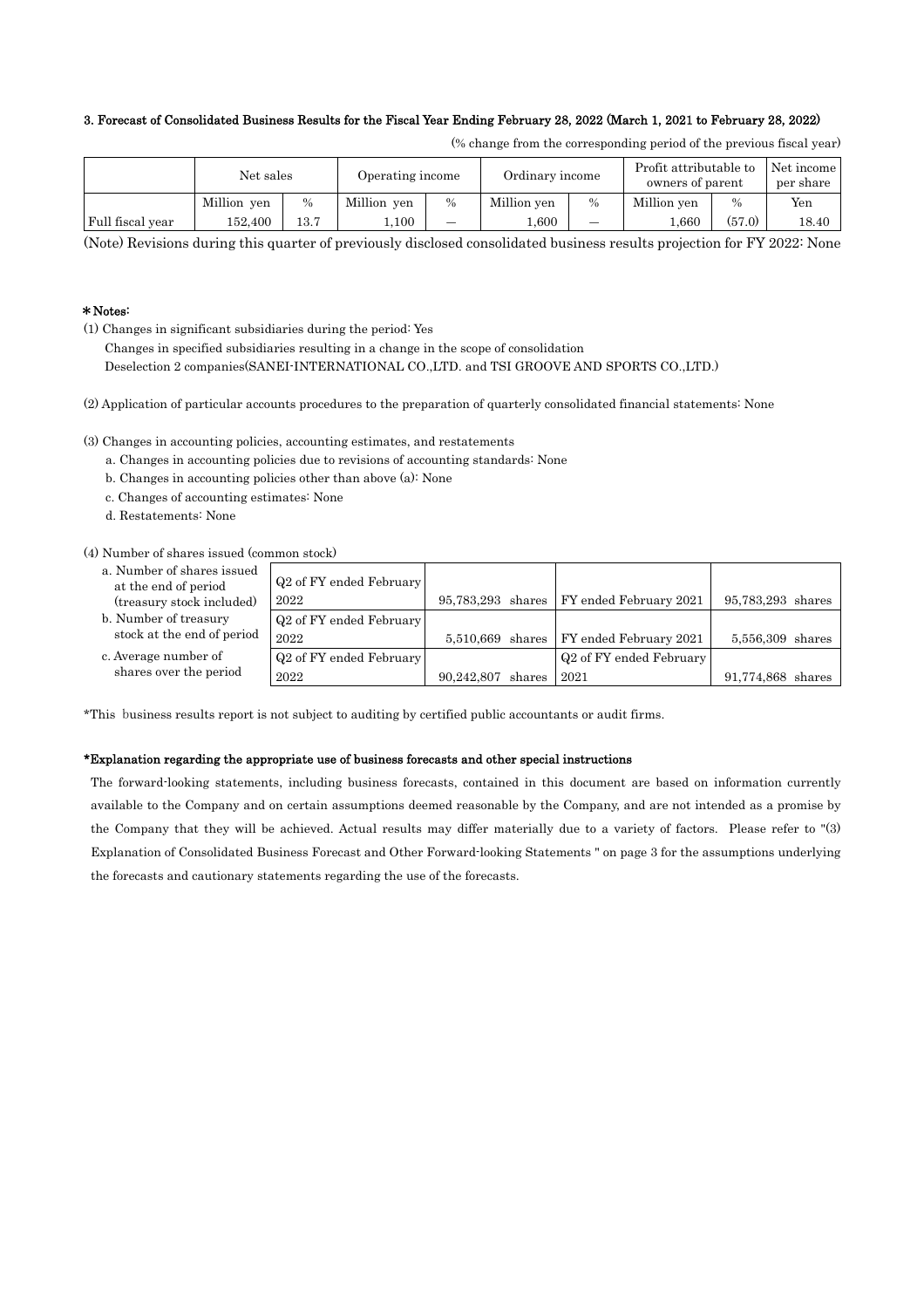## Contents of Attached Materials

| (2) Overview of Financial Position (2) Overview of Financial Position (3) Overview of Financial Position (3)           |
|------------------------------------------------------------------------------------------------------------------------|
| (3) Explanation of Consolidated Business Forecast and Other Forward-looking Statements  3                              |
| 2. Quarterly Consolidated Financial Statements and Major Notes ………………………………………………4                                     |
|                                                                                                                        |
| (2) Quarterly Consolidated Statements of Income and Quarterly Consolidated Statements of Comprehensive Income $\cdots$ |
|                                                                                                                        |
|                                                                                                                        |
|                                                                                                                        |
|                                                                                                                        |
|                                                                                                                        |
|                                                                                                                        |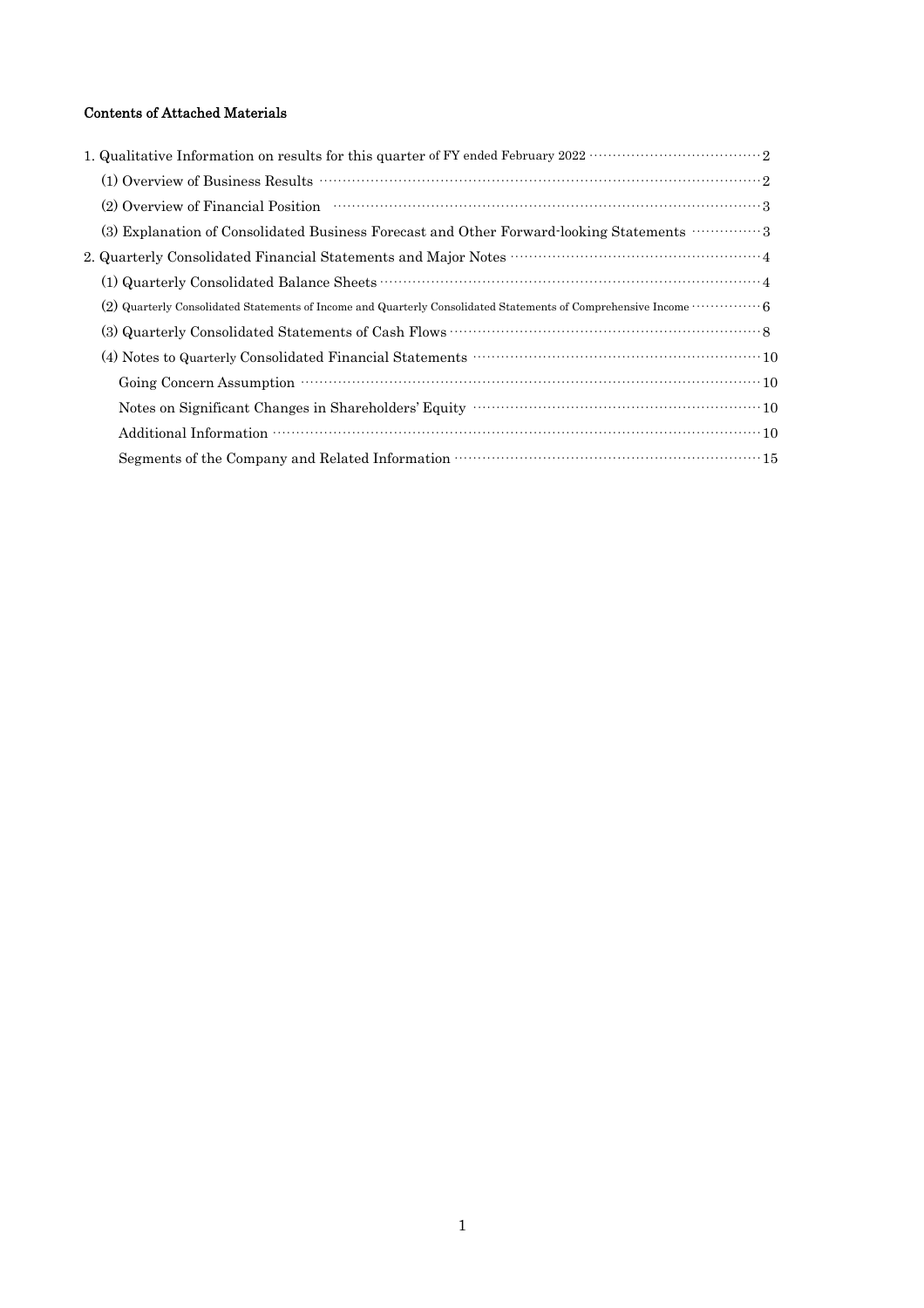### 1. Qualitative Information on Quarterly Results

### (1) Overview of Business Results

During Q2 of consolidated cumulative period (March 1, 2021–August 31, 2021) the apparel industry was affected by the spread of COVID-19 which caused people to refrain from going out and commercial facilities to close or shorten their hours of operation, which in turn has affected sales. Although there are signs of COVID-19 abating as vaccination rates rise, a state of emergency was declared in Tokyo on July 12, and in Saitama, Chiba, Kanagawa, and Osaka on August 2. Nevertheless, the outlook remains uncertain.

Within this business environment, based on the medium-term reform project. TSI Innovation Program 2024 (TIP24), the Group has focused on withdrawing from unprofitable businesses and stores, reducing labor costs, and cutting SG&A expenses companywide. Following this, we will move into the next phase of reinforcing our fast-growing EC business, IT systems, and entering new businesses, and we will aggressively invest in the future to maximize the Group's earning capacity. Furthermore, we conducted an absorption-type merger in March 2021 as the first step aimed at unifying our group companies into one company (SANEI bd CO.,LTD. our subsidiary, absorbed eight other apparel subsidiaries, after which the trade name was changed to TSI Inc.). We aim to further improve decision-making speed and operational efficiency by name changes.

The spread of COVID-19 is not yet under control and consumer confidence is sluggish due to restraints on public movement, and the in-store sales of our group companies continue to be dire due to a decrease in the number of customers visiting our stores. Despite this setback, we focused our efforts on measures such as strengthening sales through EC and curbing excess inventory by reducing product purchases to appropriate levels.

 Consequently, net sales were ¥64,751 million (up 15.1% year on year), operating income was ¥1,134 million (a loss of ¥10,469 million in the same quarter last year), and ordinary income was ¥2,002 million (a loss of ¥9,642 million in the same quarter last year). Quarterly profit attributable to owners of the Group's parent was realized at ¥1,890 million (a loss of ¥14,434 million in the same quarter last year).

An overview of each business segment is outlined below:

### Apparel-Related Businesses

With regard to subsidiaries consisting of the Company's apparel-related business, we have focused on withdrawing from unprofitable businesses and stores, reducing labor costs, and cutting SG&A expenses companywide based on the aforementioned medium-term reform project (TIP24). In addition, we have continued to improve profitability by reforming existing brands and increasing operational efficiency, based on the medium-term management strategy.

In the midst of the need to manage brands in existing businesses with high market value that stand out for their individuality and are not affected by price competition, we have been aiming to expand profitability by developing products that make use of our unique features, including a golf brand "MASTER BUNNY EDITION," the ladies brands "Mystrada" and "JUSGLITTY," a street brand "HUF," and "UNDEFEATED," a business with a focus on sneakers. However, once again, a state of emergency was declared in many prefectures during the summer. Stores within department stores and shopping malls remain severely affected.

In the EC business, we have further facilitated measures to strengthen the cooperation between in-store sales and EC and strived to increase the latter by consolidating in-store inventory into EC inventory, expanding in-store online customer service, and transferring in-store customer to EC.

Through these initiatives, net sales of the apparel-related businesses reached ¥62,607 million (up 14.7% year on year).

#### Other Businesses

TSI Holdings' other businesses include S GROOVE CO.,LTD which engages in sales agents and temporary staffing businesses; Toska-Bano'k Co., Ltd which trades in the manufacture and sale of synthetic resin products; PLAX Co., Ltd, which involves in-store design and management and restaurant business; Laline JANAN CO.,LTD. which participates in the purchase and sale of cosmetics, perfumes, soaps, etc.; and Urth Cafe JAPAN CO.,LTD. which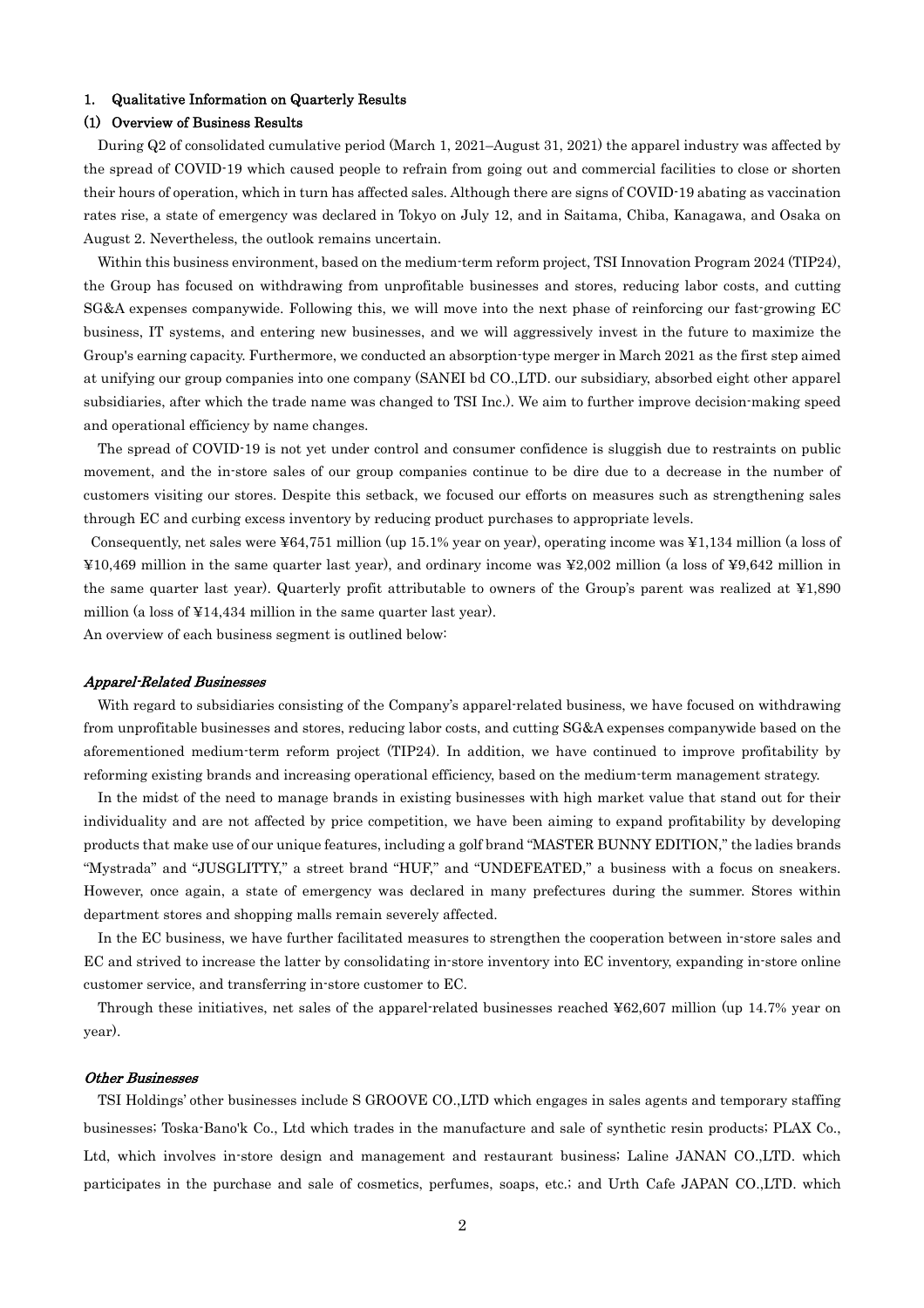operates popular organic cafes in the U.S., California. Net sales decreased 39.6% year on year to ¥2,428 million due to the continuing impact of the COVID-19 pandemic.

|                            |                                                                      |                                                                       | (Million yen)     |
|----------------------------|----------------------------------------------------------------------|-----------------------------------------------------------------------|-------------------|
|                            | At the end of FY ended<br>February 2021<br>(As of February 28, 2021) | At the end of 2Q FY ended<br>February 2022<br>(As of August 31, 2021) | Increase/decrease |
| Total assets               | 154,951                                                              | 143,950                                                               | (11,000)          |
| Liabilities                | 57,521                                                               | 44,768                                                                | (12, 752)         |
| Net assets                 | 97,430                                                               | 99,181                                                                | 1,751             |
| Shareholders' equity ratio | 62.6%                                                                | 68.6%                                                                 | $6.0\%$           |
| Net assets per share       | ¥1,074.81                                                            | ¥1,092.92                                                             | ¥18.11            |

## (2) Overview of Financial Position

Total assets decreased by ¥11,000 million from the end of the previous fiscal year due to a decrease in cash and deposits (down ¥9,430 million) and a decrease in Notes and accounts receivable–trade (down ¥1,155 million).

Liabilities decreased by ¥12,752 million from the end of the previous fiscal year due to a decrease in notes and accounts payable–trade (down ¥1,335 million) and a decrease in income taxes payable (down ¥1,924 million) and a decrease in other current liabilities (down ¥4,319 million) and a decrease in long-term borrowings (including current portion of long-term borrowings) (down ¥4,504 million).

Net assets increased by ¥1,751 million from the end of the previous fiscal year, despite an decrease in Valuation difference on available-for-sale securities (down ¥620 million). This was mainly due to an increase in retained earnings (up ¥1,890 million) and an increase in foreign currency translation adjustment (up ¥401 million).

As a result, net asset per share increased by ¥18.11.

### (3) Explanation of Consolidated Business Forecast and Other Forward-looking Statements

No adjustments were made concerning the business results projection for the year ending 28 February,2022 as reported in the"Forecast of Consolidated Business Results for the Fiscal Year Ending February 28, 2022" released on 12 April 2021.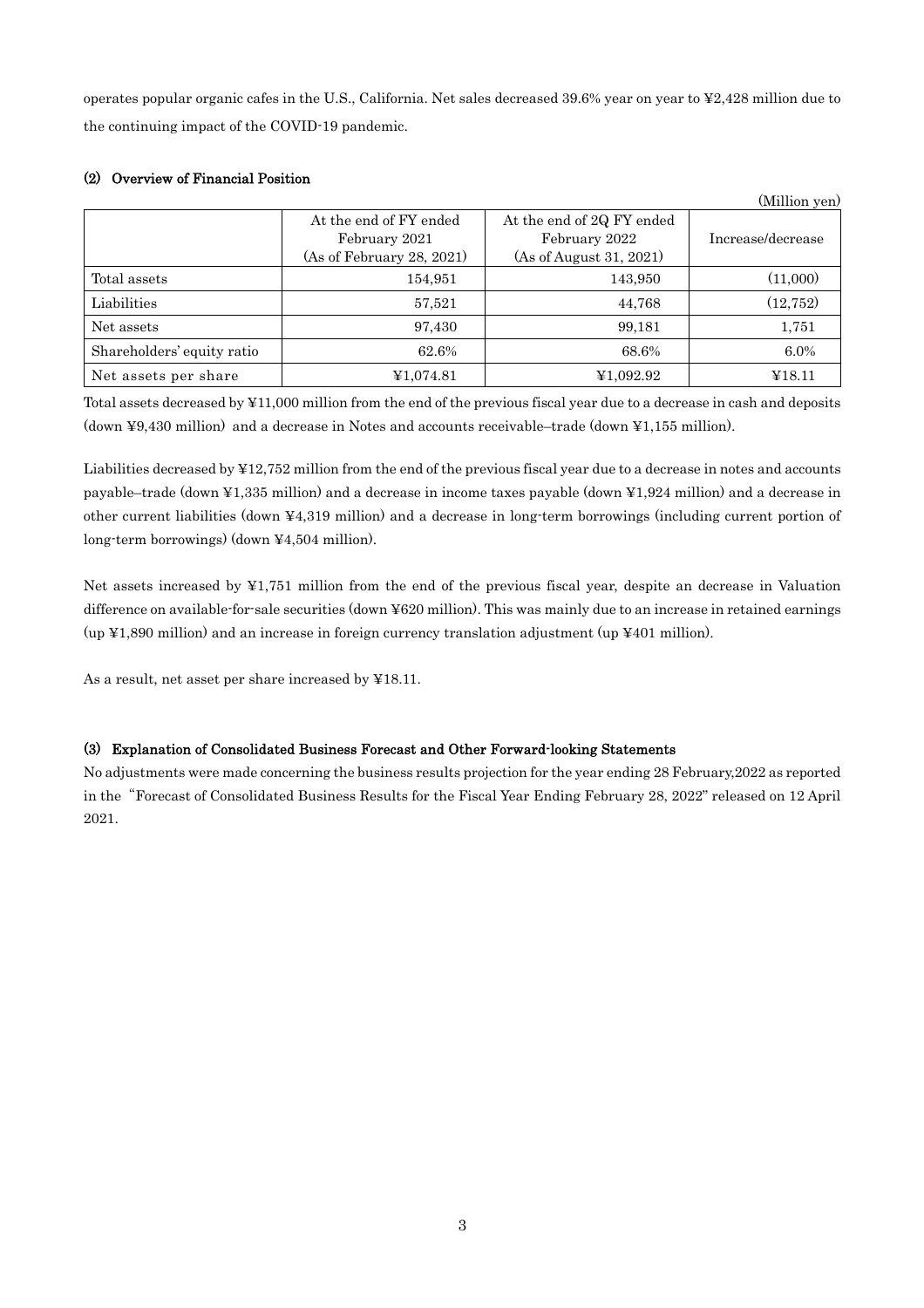# 2. Quarterly Consolidated Financial Statements and Major Notes

## (1) Quarterly Consolidated Balance Sheets

|                                                 |                                                                   | (Million yen)                                                                                  |
|-------------------------------------------------|-------------------------------------------------------------------|------------------------------------------------------------------------------------------------|
|                                                 | Previous consolidated<br>fiscal year<br>(As of February 28, 2021) | Quarter consolidated<br>accounting period of<br>current fiscal year<br>(As of August 31, 2021) |
| Assets                                          |                                                                   |                                                                                                |
| Current assets                                  |                                                                   |                                                                                                |
| Cash and deposits                               | 49,871                                                            | 40,440                                                                                         |
| Notes and accounts receivable-trade             | 10,888                                                            | 9,733                                                                                          |
| Securities                                      |                                                                   | 988                                                                                            |
| Merchandise and finished goods                  | 17,034                                                            | 17,409                                                                                         |
| Work in process                                 | 544                                                               | 641                                                                                            |
| Raw materials and supplies                      | 821                                                               | 665                                                                                            |
| Other                                           | 3,594                                                             | 3,608                                                                                          |
| Allowance for doubtful accounts                 | (39)                                                              | (48)                                                                                           |
| Total current assets                            | 82,714                                                            | 73,438                                                                                         |
| Non-current assets                              |                                                                   |                                                                                                |
| Property, plant and equipment                   | 8,149                                                             | 7,889                                                                                          |
| Intangible asset                                |                                                                   |                                                                                                |
| Goodwill                                        | 5,266                                                             | 5,054                                                                                          |
| Other                                           | 7,404                                                             | 7,309                                                                                          |
| Total intangible assets                         | 12,670                                                            | 12,364                                                                                         |
| Investments and other assets                    |                                                                   |                                                                                                |
| Investment securities                           | 28,872                                                            | 28,865                                                                                         |
| Investment property                             | 4,980                                                             | 4,965                                                                                          |
| Other                                           | 17,670                                                            | 16,554                                                                                         |
| Allowance for doubtful accounts                 | (106)                                                             | (126)                                                                                          |
| Total investments and other assets              | 51,416                                                            | 50,258                                                                                         |
| Total non-current assets                        | 72,237                                                            | 70,511                                                                                         |
| Total assets                                    | 154,951                                                           | 143,950                                                                                        |
| Liabilities                                     |                                                                   |                                                                                                |
| Current liabilities                             |                                                                   |                                                                                                |
| Notes and accounts payable-trade                | 11,607                                                            | 10,272                                                                                         |
| Short-term borrowings                           | 152                                                               | 202                                                                                            |
| Current portion of long-term borrowings         | 8,915                                                             | 7,835                                                                                          |
| Income taxes payable                            | 2,196                                                             | 272                                                                                            |
| Provision for bonuses                           | 1,336                                                             | 1,134                                                                                          |
| Provision for point card certificates           | 426                                                               | 453                                                                                            |
| Provision for shareholder benefit program       | 126                                                               | 131                                                                                            |
| Provision for sales returns                     | 289                                                               | 242                                                                                            |
| Asset retirement obligations                    | 12                                                                | 64                                                                                             |
| Other                                           | 10,906                                                            | 6,586                                                                                          |
| Total current liabilities                       | 35,969                                                            | 27,195                                                                                         |
| Non-current liabilities                         |                                                                   |                                                                                                |
| Long-term borrowings                            | 16,082                                                            | 12,657                                                                                         |
| Provision for retirement benefits for directors | 42                                                                | 37                                                                                             |
| Retirement benefit liability                    | 1,040                                                             | 1,023                                                                                          |
| Asset retirement obligations                    | 2,344                                                             | 2,214                                                                                          |
| Other                                           | 2,042                                                             | 1,641                                                                                          |
| Total non-current liabilities                   | 21,551                                                            | 17,573                                                                                         |
| Total liabilities                               | 57,521                                                            | 44,768                                                                                         |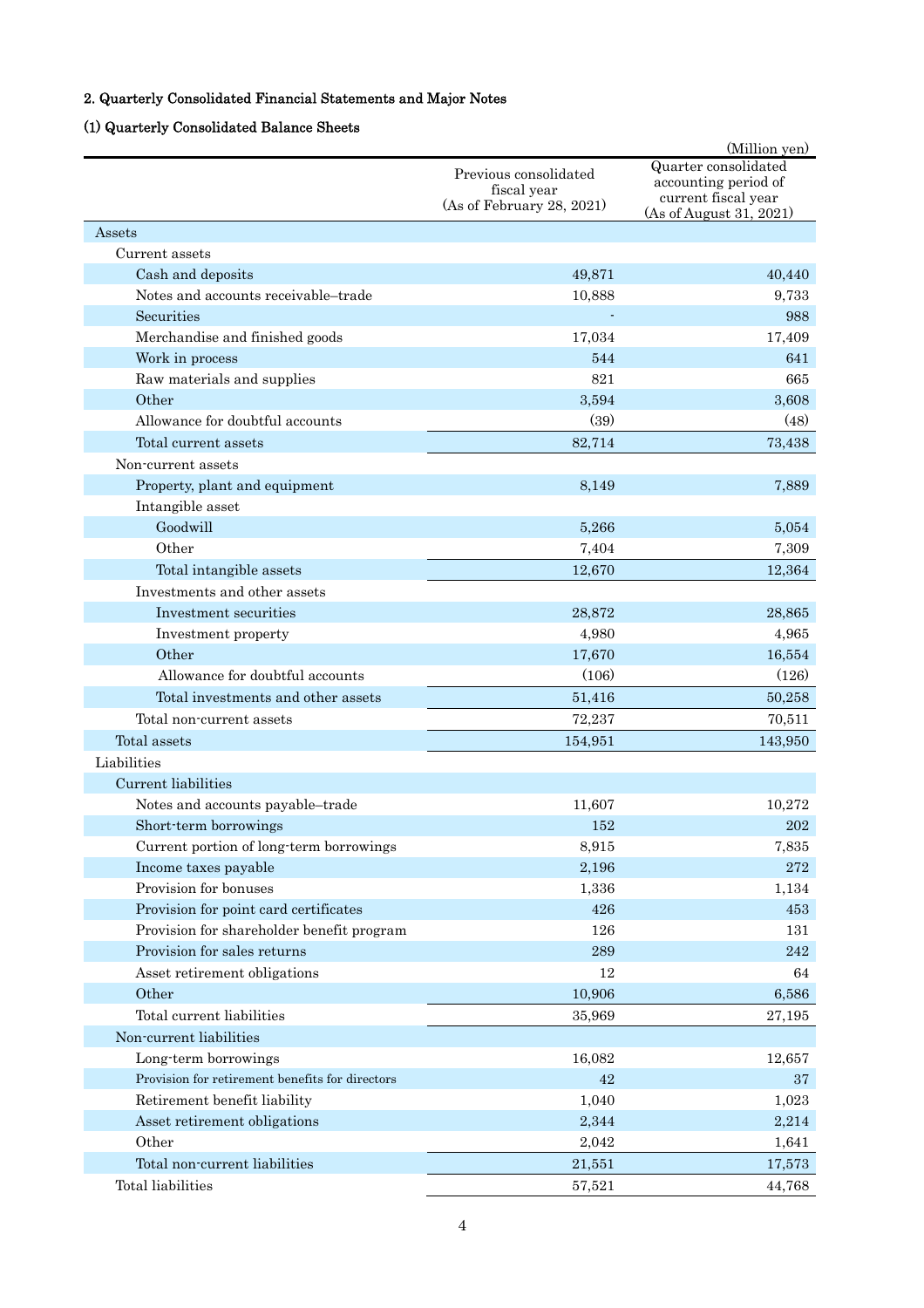|                                                          |                                                                   | (Million yen)                                                                                  |
|----------------------------------------------------------|-------------------------------------------------------------------|------------------------------------------------------------------------------------------------|
|                                                          | Previous consolidated<br>fiscal year<br>(As of February 28, 2021) | Quarter consolidated<br>accounting period of<br>current fiscal year<br>(As of August 31, 2021) |
| Net assets                                               |                                                                   |                                                                                                |
| Shareholders' equity                                     |                                                                   |                                                                                                |
| Share capital                                            | 15,000                                                            | 15,000                                                                                         |
| Capital surplus                                          | 29,255                                                            | 29,255                                                                                         |
| Retained earnings                                        | 52,213                                                            | 54,104                                                                                         |
| Treasury stock                                           | (3,747)                                                           | (3,704)                                                                                        |
| Total shareholders' equity                               | 92,720                                                            | 94,655                                                                                         |
| Accumulated other comprehensive income                   |                                                                   |                                                                                                |
| Valuation difference on available-for-sale<br>securities | 4,812                                                             | 4,192                                                                                          |
| Foreign currency translation adjustment                  | (469)                                                             | (67)                                                                                           |
| Remeasurements of defined benefit plans                  | (86)                                                              | (69)                                                                                           |
| Total accumulated other comprehensive income             | 4,256                                                             | 4,055                                                                                          |
| Non-controlling interests                                | 452                                                               | 471                                                                                            |
| Total net assets                                         | 97,430                                                            | 99,181                                                                                         |
| Total liabilities and net assets                         | 154,951                                                           | 143,950                                                                                        |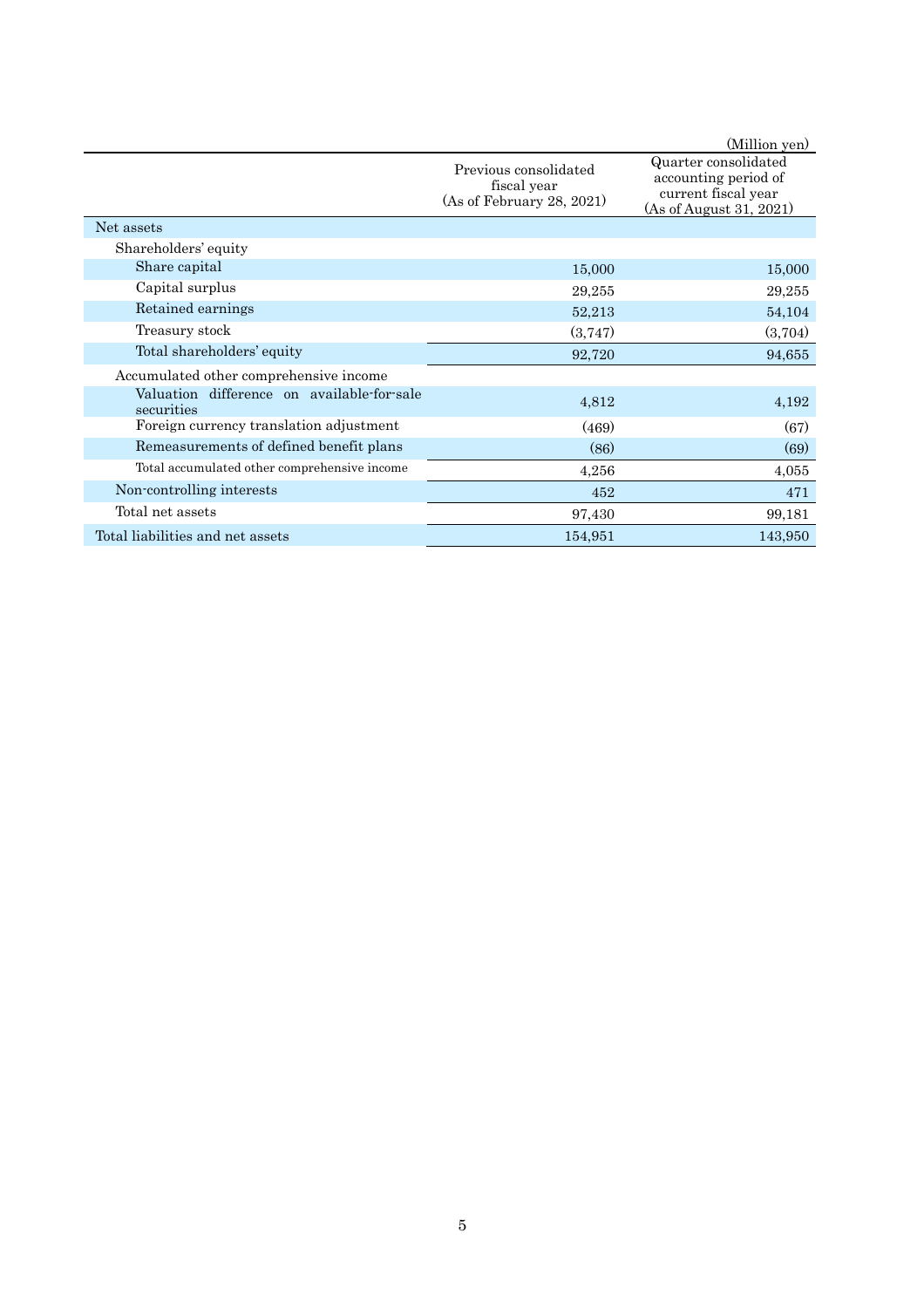# (2) Quarterly Consolidated Statements of Income and Quarterly Consolidated Statements of Comprehensive Income

Quarterly consolidated statements of income

Consolidated cumulative Second quarter

|                                                   |                                                                                       | (Million yen)               |  |  |
|---------------------------------------------------|---------------------------------------------------------------------------------------|-----------------------------|--|--|
|                                                   | Consolidated cumulative<br>Consolidated cumulative                                    |                             |  |  |
|                                                   | Second quarter of<br>Second quarter of<br>previous fiscal year<br>current fiscal year |                             |  |  |
|                                                   | (March 1,2020 to August 31,                                                           | (March 1,2021 to August 31, |  |  |
|                                                   | <b>2020</b>                                                                           | 2021)                       |  |  |
| Net sales                                         | 56,270                                                                                | 64,751                      |  |  |
| Cost of sales                                     | 32,101                                                                                | 29,456                      |  |  |
| Gross profit                                      | 24,169                                                                                | 35,294                      |  |  |
| Selling, general and administrative expenses      | 34,639                                                                                | 34,160                      |  |  |
| Operating income (loss)                           | (10, 469)                                                                             | 1,134                       |  |  |
| Non-operating income                              |                                                                                       |                             |  |  |
| Interest income                                   | 15                                                                                    | 19                          |  |  |
| Dividend income                                   | 696                                                                                   | 410                         |  |  |
| Real estate income                                | 697                                                                                   | 131                         |  |  |
| Foreign exchange income                           |                                                                                       | 133                         |  |  |
| Other                                             | 256                                                                                   | 433                         |  |  |
| Total non-operating income                        | 1,665                                                                                 | 1,127                       |  |  |
| Non-operating expenses                            |                                                                                       |                             |  |  |
| Interest expenses                                 | 109                                                                                   | 68                          |  |  |
| Foreign exchange losses                           | 78                                                                                    |                             |  |  |
| Loss on valuation of investment securities        | 10                                                                                    | $\overline{0}$              |  |  |
| Rental expenses on real estate                    | 335                                                                                   | 96                          |  |  |
| Other                                             | 305                                                                                   | 93                          |  |  |
| Total non-operating expenses                      | 839                                                                                   | 258                         |  |  |
| Ordinary income (loss)                            | (9,642)                                                                               | 2,002                       |  |  |
| Extraordinary income                              |                                                                                       |                             |  |  |
| Gain on sales of non-current assets               |                                                                                       | 384                         |  |  |
| Gain on sale of investment securities             | 110                                                                                   | 809                         |  |  |
| Subsidies for employment adjustment               | 308                                                                                   | 12                          |  |  |
| Other                                             |                                                                                       | 237                         |  |  |
| Total extraordinary income                        | 418                                                                                   | 1,443                       |  |  |
| <b>Extraordinary</b> losses                       |                                                                                       |                             |  |  |
| Loss on retirement of non-current assets          | 42                                                                                    | 19                          |  |  |
| Impairment loss                                   | 1,404                                                                                 | 25                          |  |  |
| Loss on sale of investment securities             | 9                                                                                     |                             |  |  |
| Loss on valuation of investment securities        | 36                                                                                    |                             |  |  |
| Loss due to temporary closing                     | 2,414                                                                                 | 1,000                       |  |  |
| Other                                             | 107                                                                                   | 22                          |  |  |
| Total extraordinary losses                        | 4,014                                                                                 | 1,067                       |  |  |
| Income(loss) before income taxes                  | (13,237)                                                                              | 2,378                       |  |  |
| Income taxes-current                              | 179                                                                                   | 262                         |  |  |
| Income taxes-deferred                             | 1,072                                                                                 | $\bf 247$                   |  |  |
| Total income taxes                                | 1,252                                                                                 | 510                         |  |  |
| Net income (loss)                                 | (14, 490)                                                                             | 1,867                       |  |  |
| Net loss attributable to non-controlling interest | (56)                                                                                  | (22)                        |  |  |
| Net income attributable to owners of parent       | (14, 434)                                                                             | 1,890                       |  |  |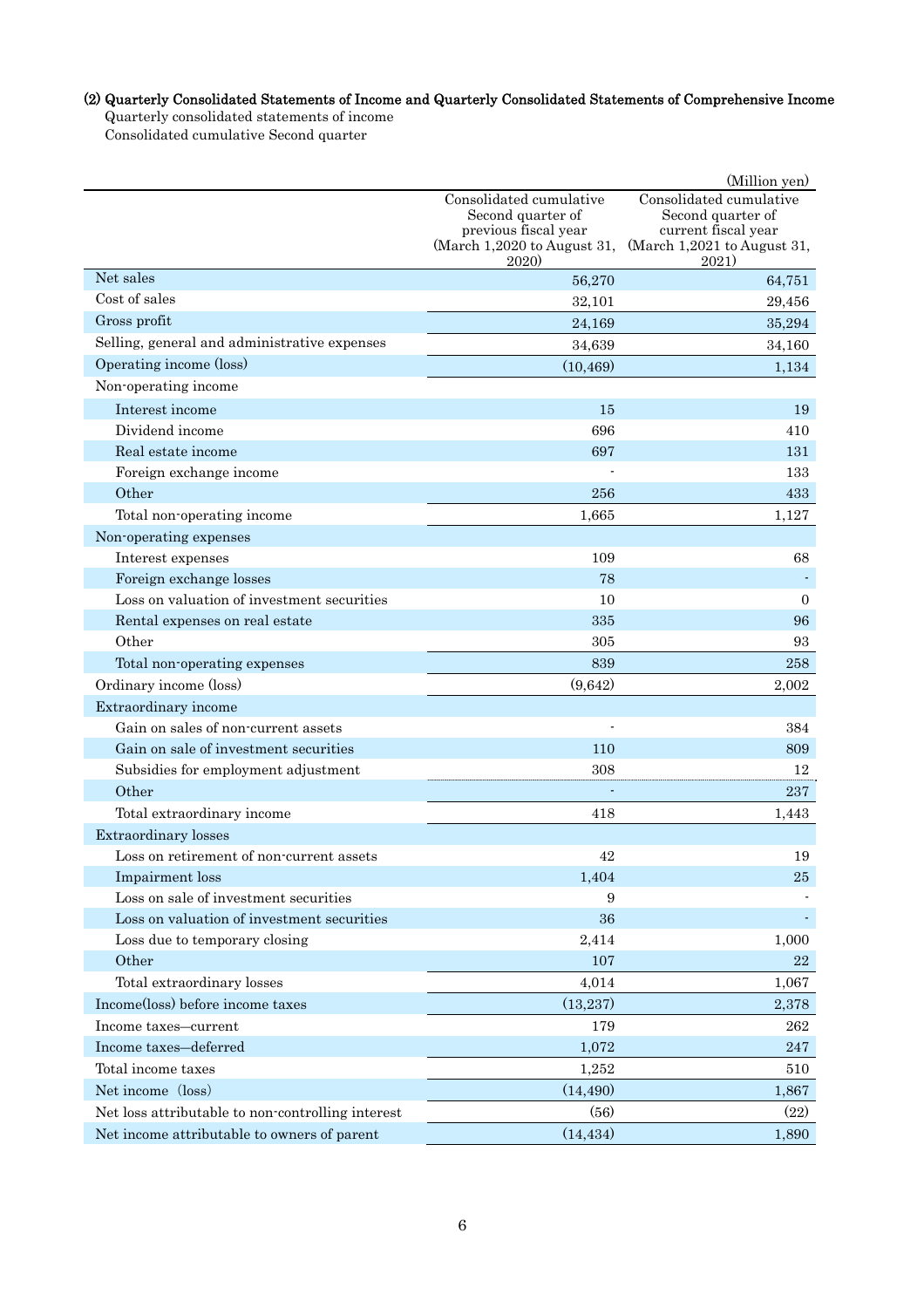# Quarterly Consolidated statements of comprehensive income

Consolidated cumulative Second quarter

|                                                                                        |                                                                                                                    | (Million yen)                                                                                               |
|----------------------------------------------------------------------------------------|--------------------------------------------------------------------------------------------------------------------|-------------------------------------------------------------------------------------------------------------|
|                                                                                        | Consolidated cumulative<br>Second quarter of<br>previous fiscal year<br>(March 1,2020 to August 31,<br><b>2020</b> | Consolidated cumulative<br>Second quarter of<br>current fiscal year<br>(March 1,2021 to August 31,<br>2021) |
| Net income(loss)                                                                       | (14, 490)                                                                                                          | 1,867                                                                                                       |
| Other comprehensive income                                                             |                                                                                                                    |                                                                                                             |
| Valuation difference on available for sale securities                                  | (1,453)                                                                                                            | (620)                                                                                                       |
| Foreign currency translation adjustment                                                | (111)                                                                                                              | 422                                                                                                         |
| Remeasurements of defined benefit plans                                                | 18                                                                                                                 | 17                                                                                                          |
| Share of other comprehensive income of<br>affiliates accounted for using equity method | (1)                                                                                                                | 11                                                                                                          |
| Total other comprehensive income                                                       | (1,547)                                                                                                            | (169)                                                                                                       |
| Comprehensive income                                                                   | (16,038)                                                                                                           | 1,698                                                                                                       |
| Total comprehensive income attributable to:                                            |                                                                                                                    |                                                                                                             |
| Owners of parent                                                                       | (15, 972)                                                                                                          | 1,689                                                                                                       |
| Non-controlling interests                                                              | (65)                                                                                                               | 9                                                                                                           |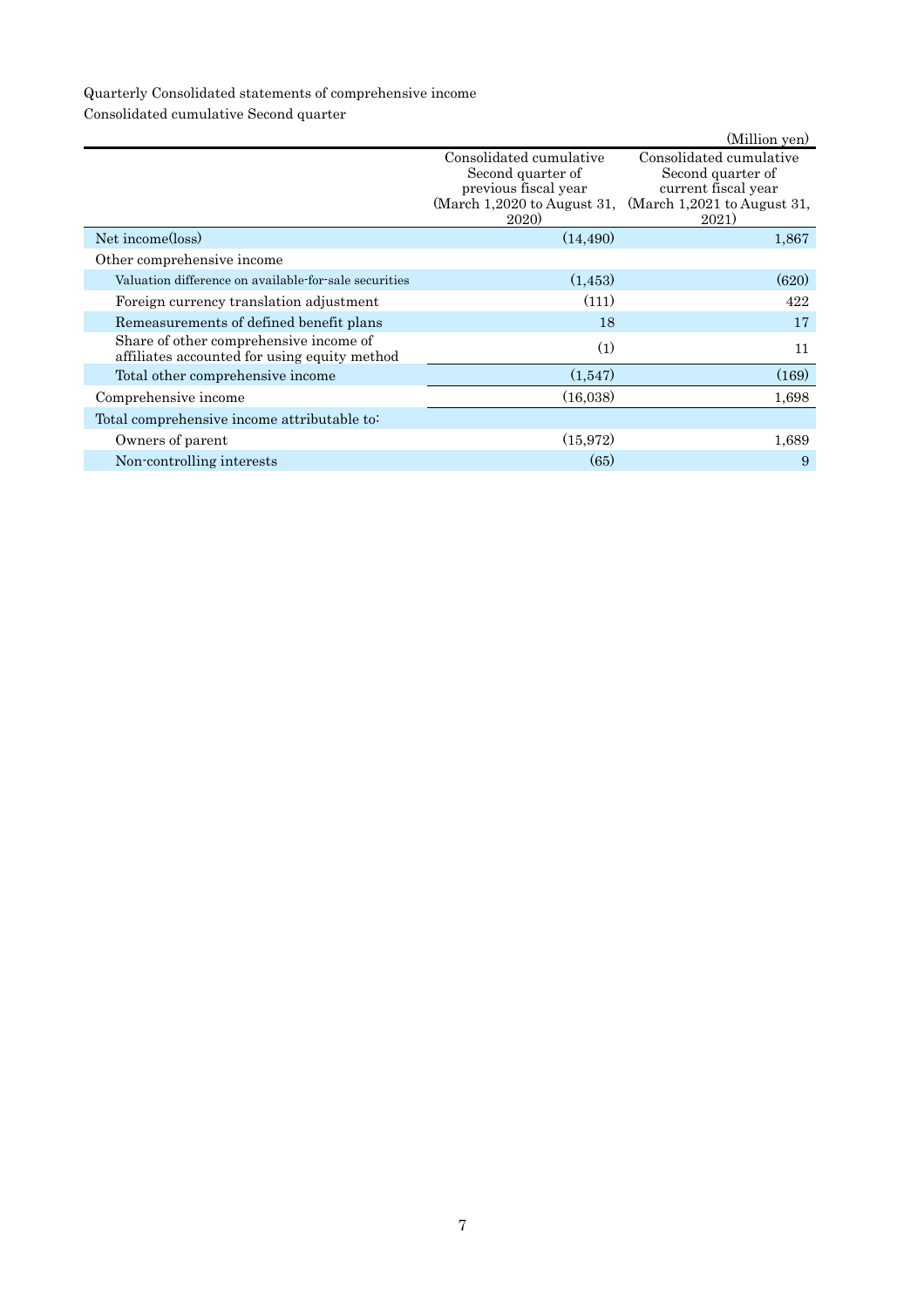## (3) Quarterly Consolidated Statement of Cash Flows

|                                                                           |                                                                                     | (Million yen)                                                                                                                           |
|---------------------------------------------------------------------------|-------------------------------------------------------------------------------------|-----------------------------------------------------------------------------------------------------------------------------------------|
|                                                                           | Consolidated cumulative<br>Second quarter of<br>previous fiscal year<br><b>2020</b> | Consolidated cumulative<br>Second quarter of<br>current fiscal year<br>(March 1,2020 to August 31, (March 1,2021 to August 31,<br>2021) |
| Cash flows from operating activities                                      |                                                                                     |                                                                                                                                         |
| Income before income taxes                                                | (13,237)                                                                            | 2,378                                                                                                                                   |
| Depreciation                                                              | 1,958                                                                               | 1,571                                                                                                                                   |
| Amortization of goodwill                                                  | 389                                                                                 | 389                                                                                                                                     |
| Increase (decrease) in allowance for doubtful accounts                    | 82                                                                                  | 27                                                                                                                                      |
| Increase (decrease) in retirement benefit liability                       | 8                                                                                   | 9                                                                                                                                       |
| Increase (decrease) in provision for retirement<br>benefits for directors | (55)                                                                                | (4)                                                                                                                                     |
| Increase (decrease) in provision for bonuses                              | (44)                                                                                | (170)                                                                                                                                   |
| Increase (decrease) in provision for sales returns                        | (11)                                                                                | (49)                                                                                                                                    |
| Increase (decrease) in provision for point card certificates              | (9)                                                                                 | 31                                                                                                                                      |
| Increase (decrease) in provision for shareholder<br>benefit program       | 35                                                                                  | 4                                                                                                                                       |
| Interest and dividend income                                              | (711)                                                                               | (429)                                                                                                                                   |
| Interest expenses                                                         | 109                                                                                 | 68                                                                                                                                      |
| Loss (gain) on sales of non-current assets                                |                                                                                     | (384)                                                                                                                                   |
| Loss on retirement of non-current assets                                  | 42                                                                                  | 19                                                                                                                                      |
| Impairment loss                                                           | 1,404                                                                               | 25                                                                                                                                      |
| Loss due to temporary closing                                             | 2,414                                                                               | 1,000                                                                                                                                   |
| Loss (gain) on sales of investment securities                             | (100)                                                                               | (809)                                                                                                                                   |
| Subsidies for employment adjustment                                       | (308)                                                                               | (12)                                                                                                                                    |
| Decrease (increase) in accounts receivables-trade                         | 1,555                                                                               | 1,089                                                                                                                                   |
| Decrease (increase) in inventories                                        | 213                                                                                 | (957)                                                                                                                                   |
| Increase (decrease) in accounts payables-trade                            | (2,571)                                                                             | (1,299)                                                                                                                                 |
| Increase (decrease) in accrued consumption taxes                          | (737)                                                                               | (1, 157)                                                                                                                                |
| Increase (decrease) in long-term accounts payable-other                   | (29)                                                                                |                                                                                                                                         |
| Other                                                                     | (1,766)                                                                             | (710)                                                                                                                                   |
| Subtotal                                                                  | (11, 372)                                                                           | 631                                                                                                                                     |
| Interest and dividends received                                           | 711                                                                                 | 429                                                                                                                                     |
| Interest paid                                                             | (109)                                                                               | (68)                                                                                                                                    |
| Income taxes paid                                                         | (357)                                                                               | (2,268)                                                                                                                                 |
| Income taxes refund                                                       | 747                                                                                 | 85                                                                                                                                      |
| Payment for loss due to temporary closing                                 | (2,185)                                                                             | (937)                                                                                                                                   |
| Payment for Voluntary retirement-related expenses                         |                                                                                     | (947)                                                                                                                                   |
| Net cash provided by (used in) operating activities                       | (12, 564)                                                                           | (3,075)                                                                                                                                 |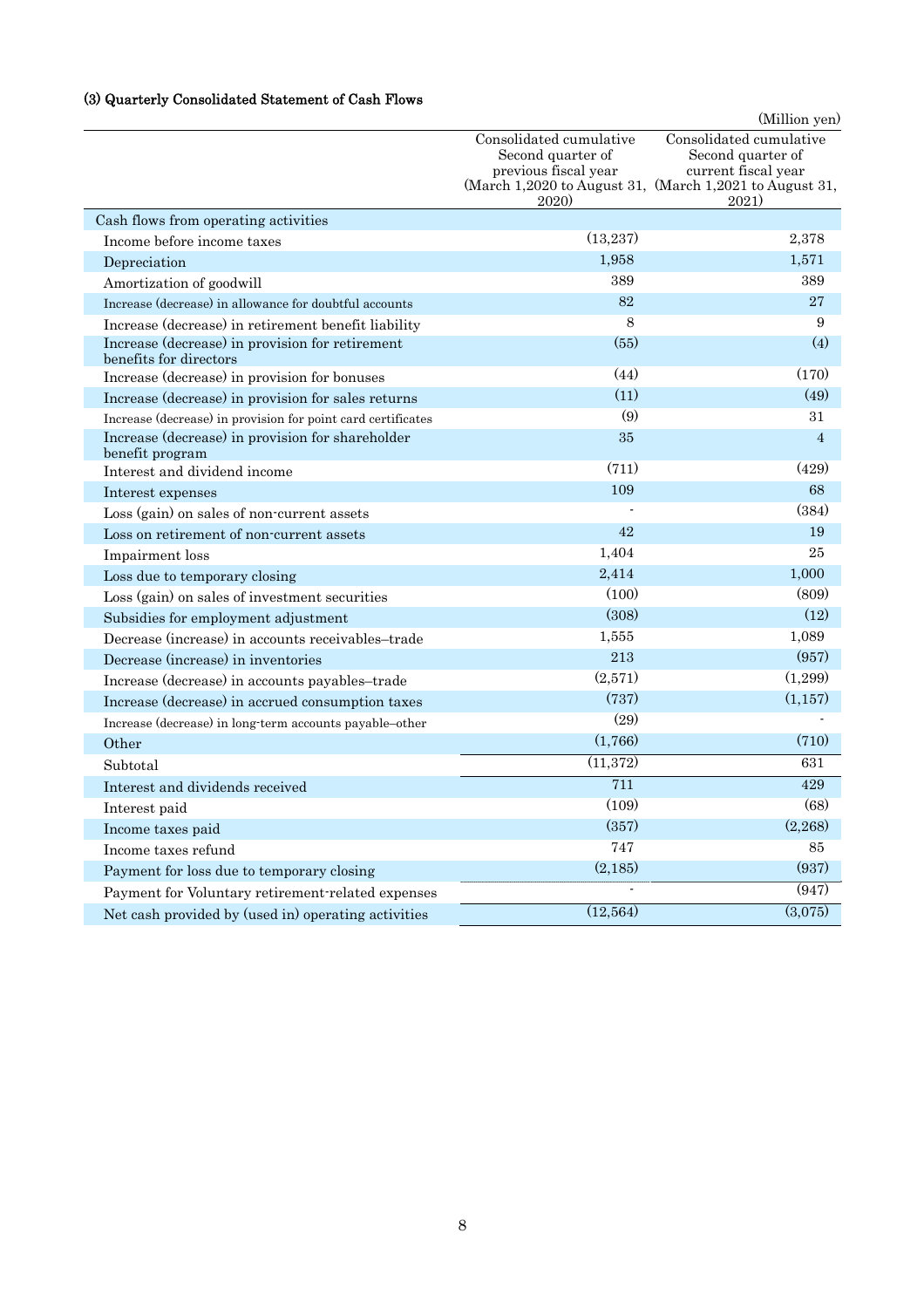|                                                                                                |                                                 | (Million yen)                                   |
|------------------------------------------------------------------------------------------------|-------------------------------------------------|-------------------------------------------------|
|                                                                                                | FY2020<br>(March 1, 2020 to<br>August 31, 2020) | FY2021<br>(March 1, 2021 to<br>August 31, 2021) |
| Cash flows from investing activities                                                           |                                                 |                                                 |
| Net decrease (increase) in time deposits                                                       | (1)                                             | (611)                                           |
| Purchase of property, plant and equipment                                                      | (1,866)                                         | (620)                                           |
| Proceeds from sales of property, plant and equipment                                           | $\overline{0}$                                  | 5                                               |
| Purchase of investment securities                                                              | (2,906)                                         | (5,257)                                         |
| Proceeds from sales of investment securities                                                   | 2,952                                           | 3,479                                           |
| Purchase of intangible assets                                                                  | (311)                                           | (378)                                           |
| Proceeds from sales of intangible assets                                                       |                                                 | 380                                             |
| Payments of leasehold and guarantee deposits                                                   | (271)                                           | (117)                                           |
| Proceeds from collection of leasehold and guarantee deposits                                   | 460                                             | 623                                             |
| Payments for acquisition of long-term prepaid expenses                                         | (44)                                            | (38)                                            |
| Purchase of investment property                                                                | (2)                                             |                                                 |
| Purchase of shares of subsidiaries resulting in change<br>in scope of consolidation            | (656)                                           |                                                 |
| Payments for sales of shares of subsidiaries resulting<br>in change in scope of consolidation  |                                                 | (91)                                            |
| Proceeds from sales of shares of subsidiaries resulting<br>in change in scope of consolidation |                                                 | 25                                              |
| Proceeds from sales of Business transfer                                                       |                                                 | 20                                              |
| Other                                                                                          | 1,671                                           | (75)                                            |
| Net cash provided by (used in) investing activities                                            | (974)                                           | (2,658)                                         |
| Cash flows from financing activities                                                           |                                                 |                                                 |
| Net increase (decrease) in short-term borrowings                                               | 20,612                                          | 41                                              |
| Proceeds from long-term borrowings                                                             | 400                                             |                                                 |
| Repayments of long-term borrowings                                                             | (4, 488)                                        | (4,518)                                         |
| Purchase of treasury shares                                                                    | (780)                                           | (0)                                             |
| Proceeds from sales of treasury shares                                                         |                                                 | 43                                              |
| Dividends paid                                                                                 | (1,635)                                         |                                                 |
| Other                                                                                          | (8)                                             | (9)                                             |
| Net cash provided by (used in) financing activities                                            | 14,100                                          | (4, 443)                                        |
| Effect of exchange rate change on cash and cash equivalents                                    | (5)                                             | 134                                             |
| Net increase (decrease) in cash and cash equivalents                                           | 555                                             | (10, 042)                                       |
| Cash and cash equivalents at beginning of period                                               | 30,232                                          | 49,761                                          |
| Cash and cash equivalents at end of period                                                     | 30,788                                          | 39,718                                          |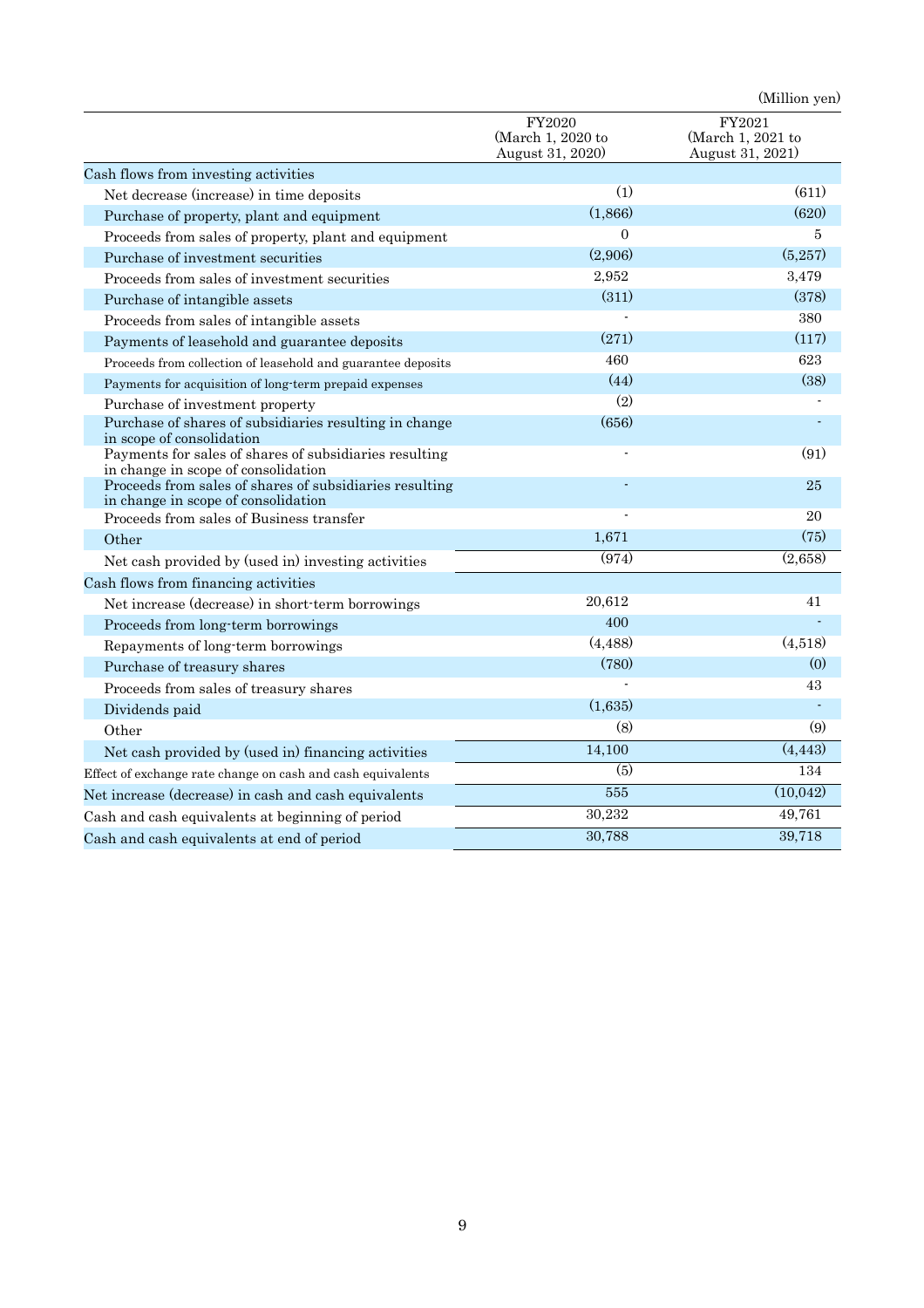### (4) Notes to Quarterly Consolidated Financial Statements

### Going Concern Assumption

Not applicable

#### Notes on Significant Changes in Shareholders' Equity

Not applicable

### Change of accounting estimate

In the first quarter of the current consolidated cumulative period, there is no prospect of convergence in preventing the spread of new coronavirus infections.

We have changed the estimate for the allowance for bonuses recorded in the previous consolidated fiscal year.

As a result of this change, operating income, ordinary income, and income before income taxes for the first quarter of the current consolidated cumulative period will be increased.

It has increased by 587 million yen.

### Valuation Criteria for Inventories

 The Company has adopted a valuation criteria for inventories based on a certain devaluation rate determined in accordance with the period since production or purchase. The Company's balance sheet amount is based on the devalued book value. While we were affected by the expansion of COVID-19, we've changed the sales policy and holded down purchase and sales cost and along with that, we tried to improve the portion of the proper sales.

Consequently, the existing write-down rate deviates from that which would have been applied if the latest sales results had been reflected. We therefore decided to reflect the latest sales results in the write-down rate that evaluates the book value effective for the six-month period under review. The change in the estimation method was made to reflect decline in inventory-related profitability more appropriately in the Company's financial position and operating results.

As a result of this change, the cost of sales decreased by ¥970 million in the second half of the current fiscal year. Consequently, operating income, ordinary income, and income before income taxes increased by the same amount, respectively.

### Additional Information

#### Trust-Type Employee Stock Ownership Plan (ESOP)

TSI Holdings resolved at a Board of Directors' meeting held on April 13, 2020 to reintroduce a trust-type employee stock ownership plan (ESOP) as an incentive plan and part of its efforts to provide benefits for its employees.

i. Overview of the Plan

The Company has established a trust (the Shareholding Association Trust). The beneficiaries of the Shareholding Association Trust are members of the TSI Employee Shareholding Association (the Shareholding Association) who have met certain requirements.

The Shareholding Association Trust acquired in advance a number of TSI Holdings shares projected to be acquired by the Shareholding Association over a five-year period from April 2020 utilizing funds procured through debt finance. Thereafter, acquisition of the Company's shares by the Shareholding Association will be undertaken by the Shareholding Association Trust. Meanwhile, TSI Holdings will guarantee the debt finance undertaken by the Shareholding Association Trust.

#### ii. Shares of the Company Remaining in the Trust

The shares of the Company remaining in the Trust are posted as shares of treasury stock in the net assets section at their carrying amount in the Trust. The carrying amount and number of shares of treasury stock as of the end of the previous fiscal year under review were ¥325 million for 696,000 shares. And that as of the end of this fiscal year under review were ¥289 million for 618,000 shares.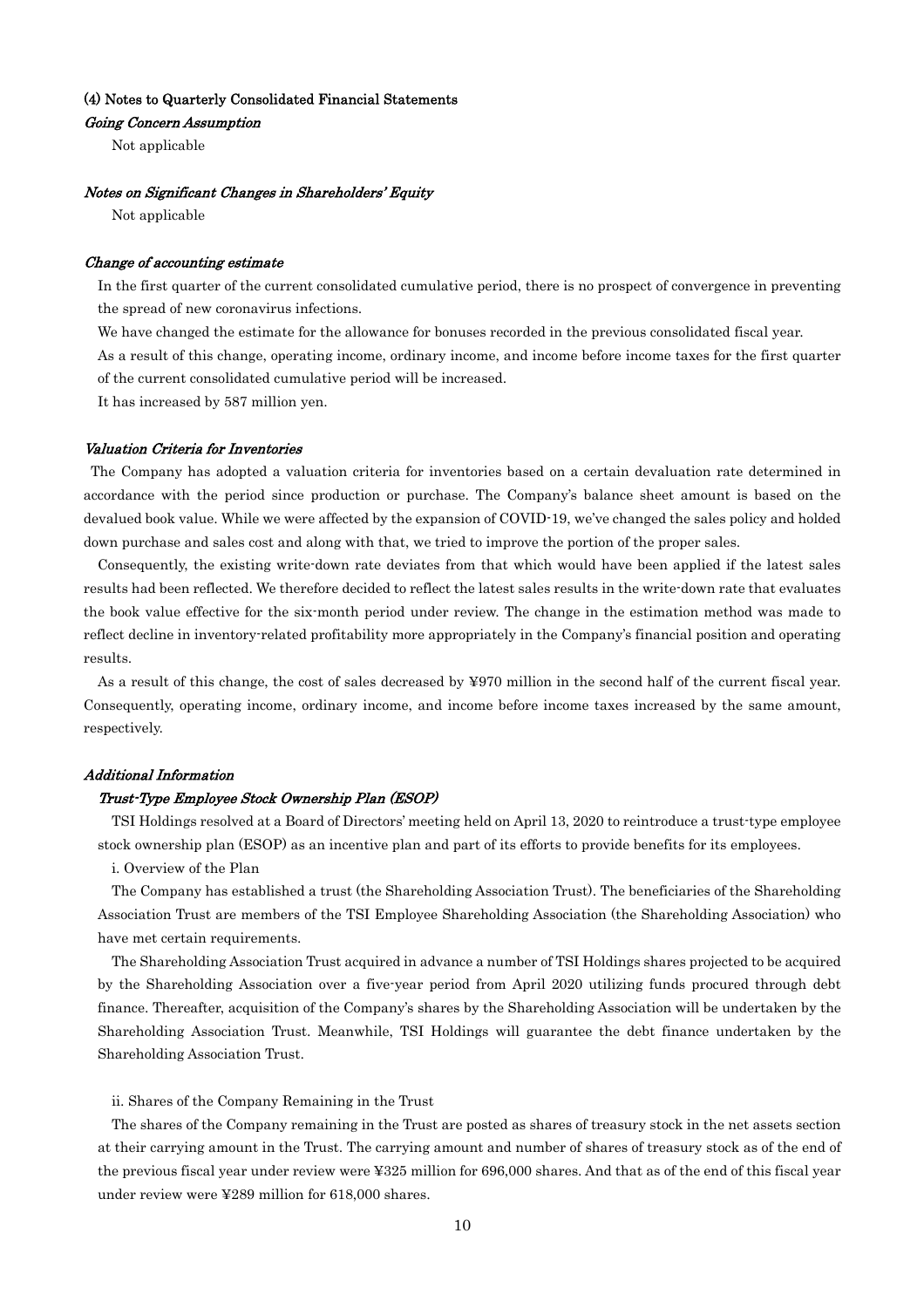iii. Carrying Value of Debt Finance Posted Using the Gross Price Method As of February 28, 2021: ¥359 million and as of August 31, 2021: ¥334 million,

### Board Benefit Trust (BBT)

In accordance with a proposal put forward at the Company's 5th General Meeting of Shareholders held on May 25, 2016, TSI Holdings introduced a performance-linked stock compensation (Board Benefit Trust (BBT)) plan for its directors and delegated executive officers as well as Group company directors (eligible officers).

i. Outline of the Transaction

Under the plan, the Company's shares are acquired through a trust using money contributed by the Company as funds. Eligible officers receive the Company's shares equivalent to the points granted in accordance with the level of performance achievement, etc., and money equivalent to the amount of the Company's shares converted at market value as of the date of retirement (the Company's shares, etc.), pursuant to the officer stock delivery regulations. Meanwhile, the timing of receipt of the benefits of the Company's shares, etc. by eligible officers shall, in principle, be upon their retirement from office.

ii. Shares of the Company Remaining in the Trust

The shares of the Company remaining in the Trust are posted as shares of treasury stock in the net assets section at their carrying amount in the Trust. The carrying amount and number of shares of treasury stock were ¥288 million for 512,000 shares as of the end of the previous fiscal year and ¥280 million for 499,000 shares as of the end of this fiscal year under review.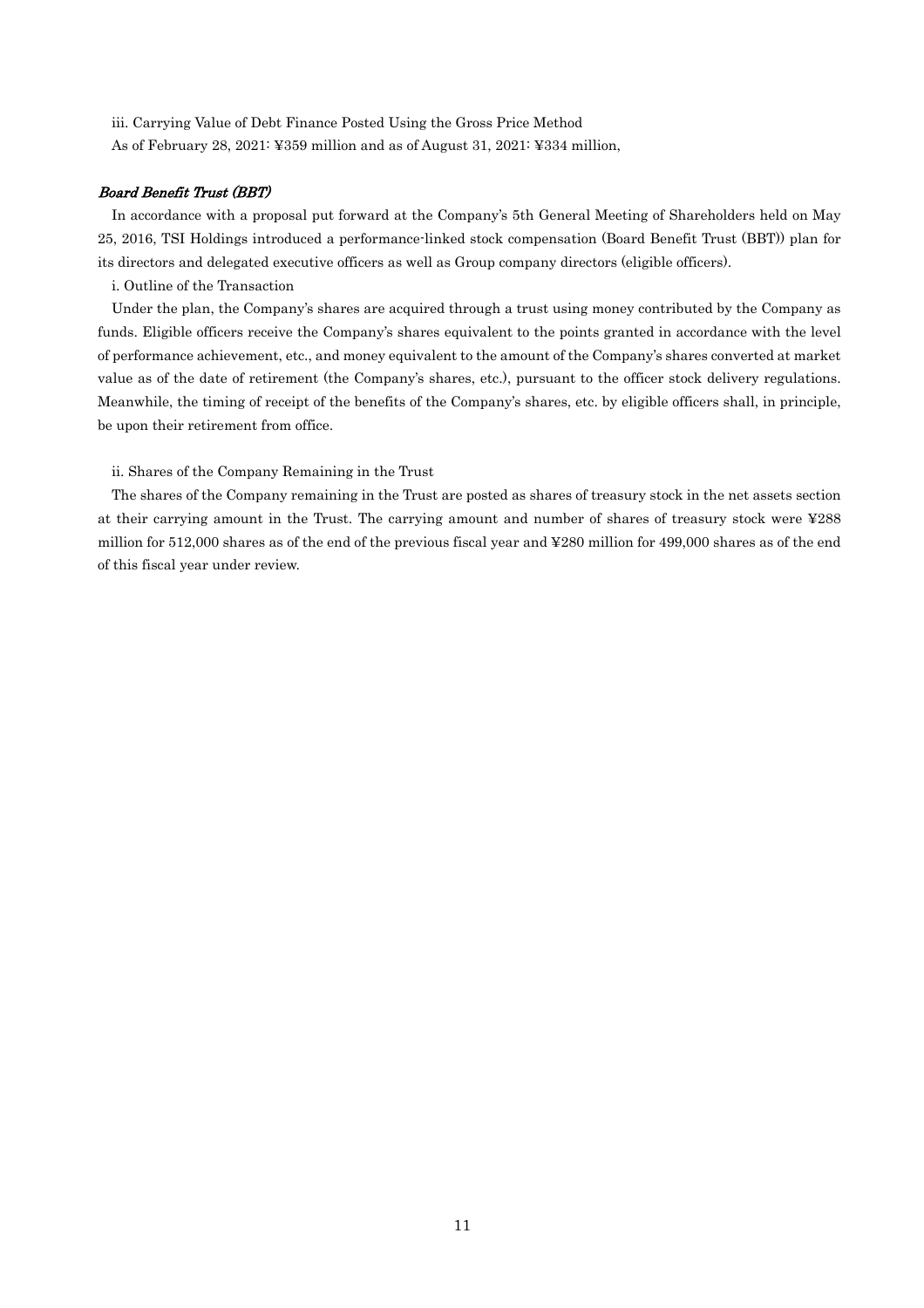## Application of tax effect accounting for the transition from the consolidated taxation system to the group tax sharing system

For the transition to the group tax sharing system established under the "Act for Partial Amendment of the Income Tax Act, etc. (Law No. 8, 2020) and for items that were reviewed in the non-consolidated taxation system in conjunction with the transition to the group tax sharing system, subject to the treatment of paragraph 3 of the "Application of tax effect accounting for the transition from the consolidated taxation system to group tax sharing system" (Practical Issues Task Force No. 39, March 31, 2020), the Company and certain domestic consolidated subsidiaries do not apply the provisions of paragraph 44 of the "Guidance on Accounting Standards for Tax Effect Accounting" (ASBJ Guidance No. 28, February 16, 2018) and calculate the amount of deferred tax assets and deferred tax liabilities in accordance with the provisions of pre-revision tax laws.)

Non-equity method companies excluded from the scope of application of the equity method because their impact on the Company's net income/loss (amount corresponding to the Company's equity interest) and retained earnings (amount corresponding to the Company's equity interest) is not material and their overall importance is not significant.

### Group reorganization (absorption-type merger organized by the Company and 14 consolidated subsidiaries)

At a meeting of its Board of Directors held on December 16, 2020, TSI Holdings resolved to undertake a reorganization with the aim of integrating each of its apparel operating companies into a single company over the following three stages, with a scheduled completion date of March 1, 2023.

1. Stage 1: Absorption-type merger between consolidated subsidiaries on March 1, 2021

The Transaction under common control

- (1) Overview of the Transaction
	- i. Names and Businesses of the Combining Companies

| Name of the Combining Company:   | SANEI bd CO., LTD.               |
|----------------------------------|----------------------------------|
| Business:                        | Apparel business                 |
| Names of the Combined Companies: | SANEI-INTERNATIONAL CO., LTD.    |
|                                  | TSI GROOVE AND SPORTS CO., LTD.  |
|                                  | nano universe CO., LTD.          |
|                                  | anglobal Ltd.                    |
|                                  | Rose Bud Co., Ltd.               |
|                                  | Isolar Co., Ltd.                 |
|                                  | TSI EC STRATEGY CO., LTD.        |
|                                  | TSI PRODUCTION NETWORK CO., LTD. |
| Business:                        | Apparel business                 |
|                                  |                                  |

ii. Date of Business Combination

March 1, 2021 and March 12,2021

iii. Legal Form of Business Combination

Absorption-type merger with SANEI bd CO., LTD., as the surviving company, and SANEI-INTERNATIONAL CO., LTD., TSI GROOVE AND SPORTS CO., LTD., nano universe CO., LTD., anglobal Ltd., Rose Bud Co., Ltd., Isolar Co., Ltd., TSI PRODUCTION NETWORK CO., LTD., and TSI EC STRATEGY CO., LTD., as the companies to be merged.

iv. Name of the Company after Business Combination SANEI bd CO., LTD. (new corporate name: TSI Inc.)

v. Other Matters Related to the Transaction

Nine consolidated subsidiaries underpinned by the same internal information systems, human resources, and other systems were the subject of the absorption-type merger.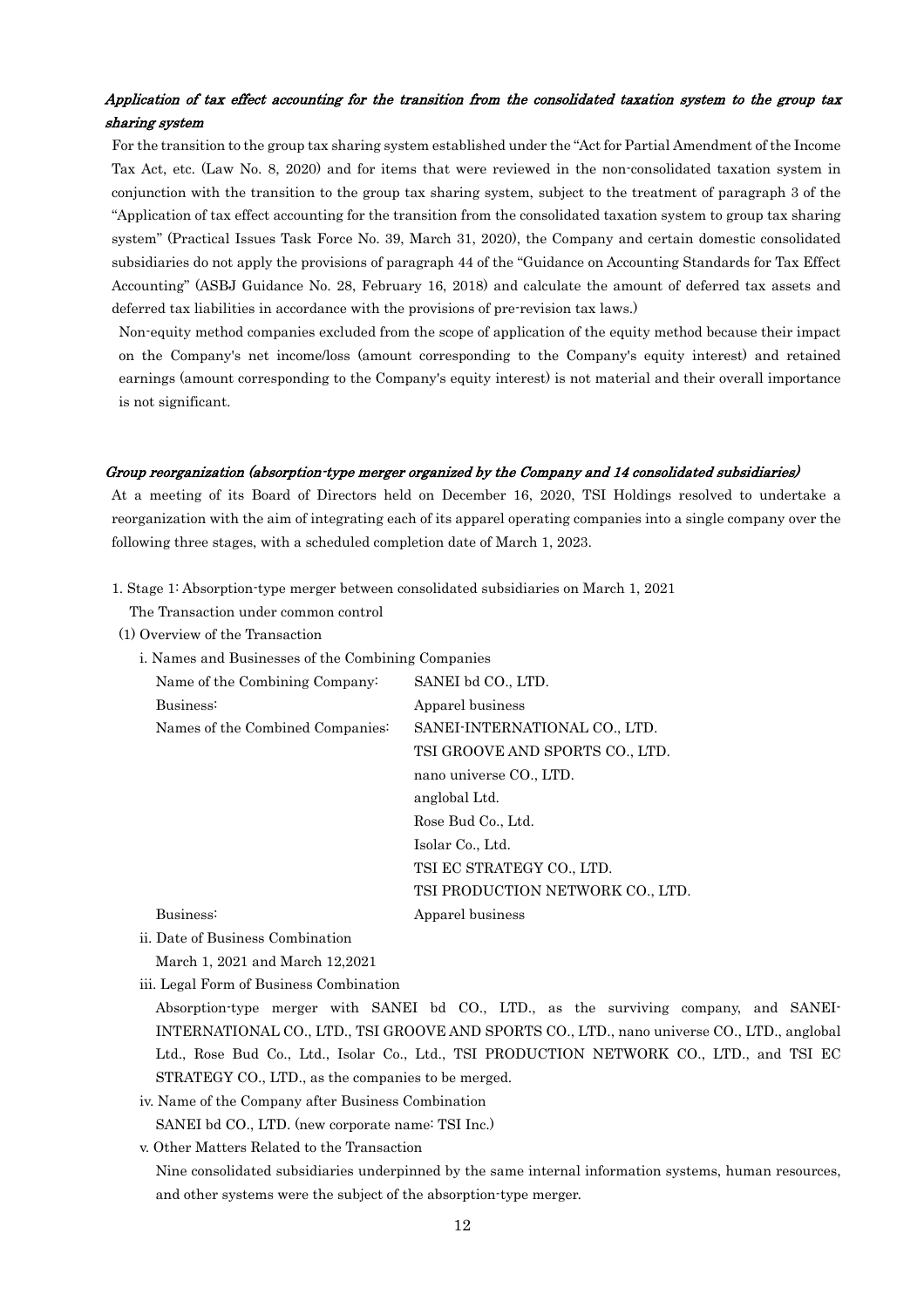### (2) Overview of the Accounting Treatment Applied

Pursuant to the "Accounting Standard for Business Combinations" (Accounting Standards Board of Japan (ASBJ) Statement No. 21 issued on January 16, 2019 and the "Guidance on Accounting Standard for Business Combination and Accounting Standard for Business Divestitures" (ASBJ Guidance No. 10 issued on January 16, 2019), the absorption-type merger was treated as an under common control transaction.

2. Stage 2: Absorption-type merger between consolidated subsidiaries on March 1, 2022

TSI Holdings' Board of Directors resolved to undertake an absorption-type merger with TSI Inc., as the surviving company, and consolidated subsidiaries Ueno Shokai Co., Ltd., Jack Clothing Co., Ltd., Arpege Co., Ltd., Star Joinus Co., Ltd., and And Wonder Co., Ltd., as the companies to be merged on the scheduled date of March 1, 2022.

### (1) Overview of the Transaction

i. Names and Businesses of the Combining Companies

| Name of the Combining Company    | TSI Inc.              |
|----------------------------------|-----------------------|
| Business:                        | Apparel business      |
| Names of the Combined Companies: | Ueno Shokai Co., Ltd. |
|                                  | Jack Co., Ltd.        |
|                                  | Arpege Co., Ltd.      |
|                                  | Star Joinus Co., Ltd. |
|                                  | And Wonder Co., Ltd.  |
| Business:                        | Apparel business      |

### ii. Date of Business Combination

March 1, 2022 (scheduled)

iii. Legal Form of Business Combination

Absorption-type merger with TSI Inc., as the surviving company, and consolidated subsidiaries Ueno Shokai Co., Ltd., Jack Co., Ltd., Arpege Co., Ltd., Star Joinus Co., Ltd., and And Wonder Co., Ltd., as the companies to be merged.

- iv. Name of the Company after Business Combination TSI Inc.
- v. Other Matters Related to the Transaction

After promoting the sharing of the same internal information systems, human resources, and other systems, the aforementioned five combining companies will be subject to an absorption-type merger.

(2) Overview of the Accounting Treatment Applied

Pursuant to the "Accounting Standard for Business Combinations" (Accounting Standards Board of Japan (ASBJ) Statement No. 21 issued on January 16, 2019 and the "Guidance on Accounting Standard for Business Combination and Accounting Standard for Business Divestitures" (ASBJ Guidance No. 10 issued on January 16, 2019), plans are in place to treat the absorption-type merger as an under common control transaction.

3. Final stage: Absorption-type merger between TSI Holdings and a consolidated subsidiary on March 1, 2023 TSI Holdings' Board of Directors resolved to undertake an absorption-type merger with TSI Holdings Co., Ltd., as the surviving company, and TSI Inc., as the company to be merged on the scheduled date of March 1, 2023. TSI Holdings Co., Ltd. will then change its corporate name to TSI Inc. (provisional name) in accordance with the absorption-type merger.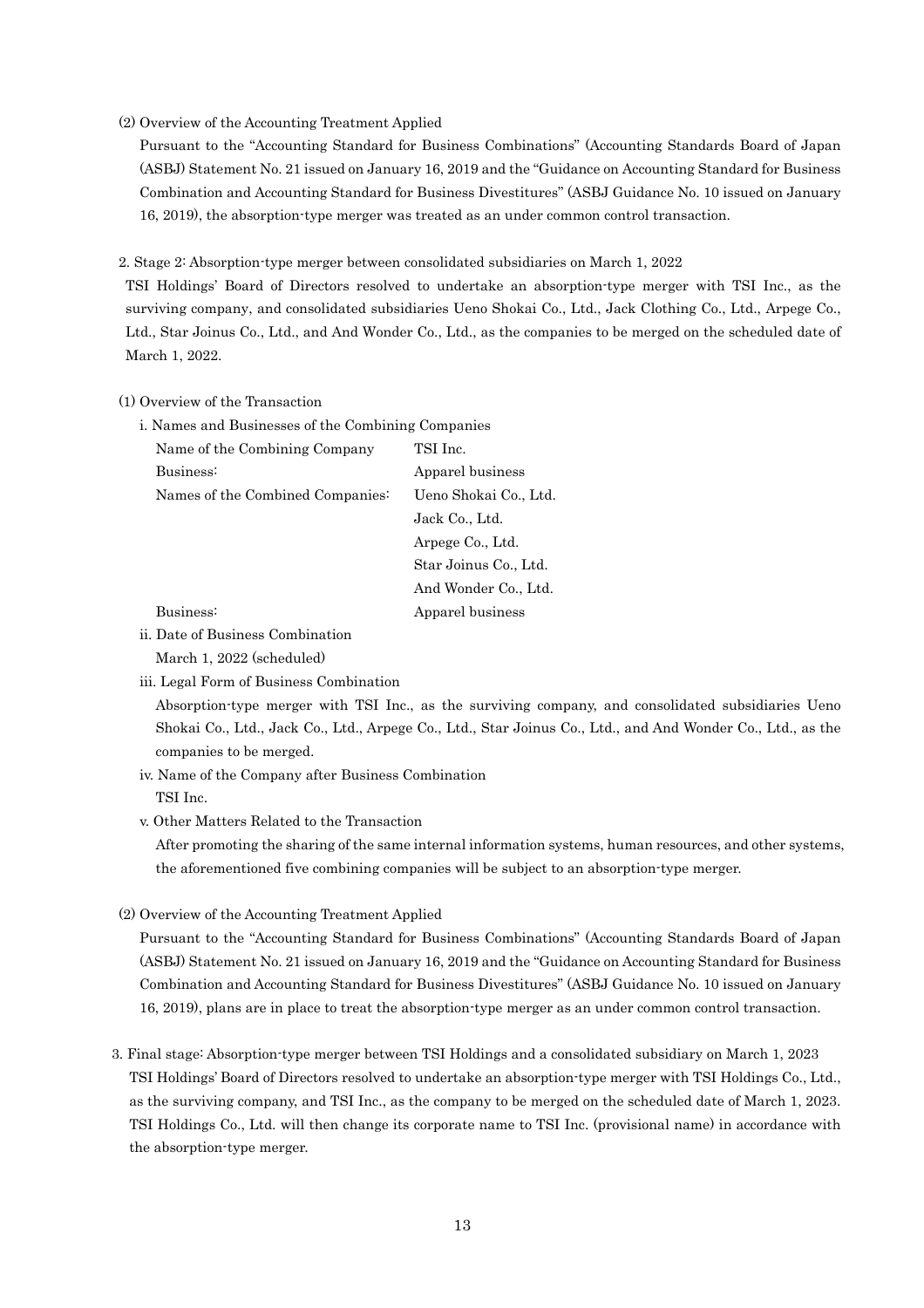(1) Overview of the Transaction

i. Names and Businesses of the Combining Companies

| Name of the Combining Company: | TSI Holdings Co., Ltd. |
|--------------------------------|------------------------|
| Business:                      | Apparel business       |
| Name of the Combined Company:  | TSI Inc.               |
| <b>Business</b>                | Apparel business       |
|                                |                        |

- ii. Date of Business Combination March 1, 2023 (scheduled)
- iii. Legal Form of Business Combination

Absorption-type merger with TSI Holdings Co., Ltd., as the surviving company, and TSI Inc., as the company to be merged.

- iv. Name of the Company after Business Combination
- TSI Holdings Co., Ltd. (new corporate name: TSI Inc. (provisional name))
- v. Other Matters Related to the Transaction

By implementing these mergers in stages, plans are in place to lower the break-even point by streamlining the organizational structure by reducing the overlapping functions of each Group company, increase the speed of business through an organizational structure suitable for the digital age, and reform the mindset and culture by integrating the structure, functions, and rules through corporate integration.

(2) Overview of the Accounting Treatment Applied

Pursuant to the "Accounting Standard for Business Combinations" (Accounting Standards Board of Japan (ASBJ) Statement No. 21 issued on January 16, 2019) and the "Guidance on Accounting Standard for Business Combination and Accounting Standard for Business Divestitures" (ASBJ Guidance No. 10 issued on January 16, 2019), plans are in place to treat the absorption-type merger as an under common control transaction.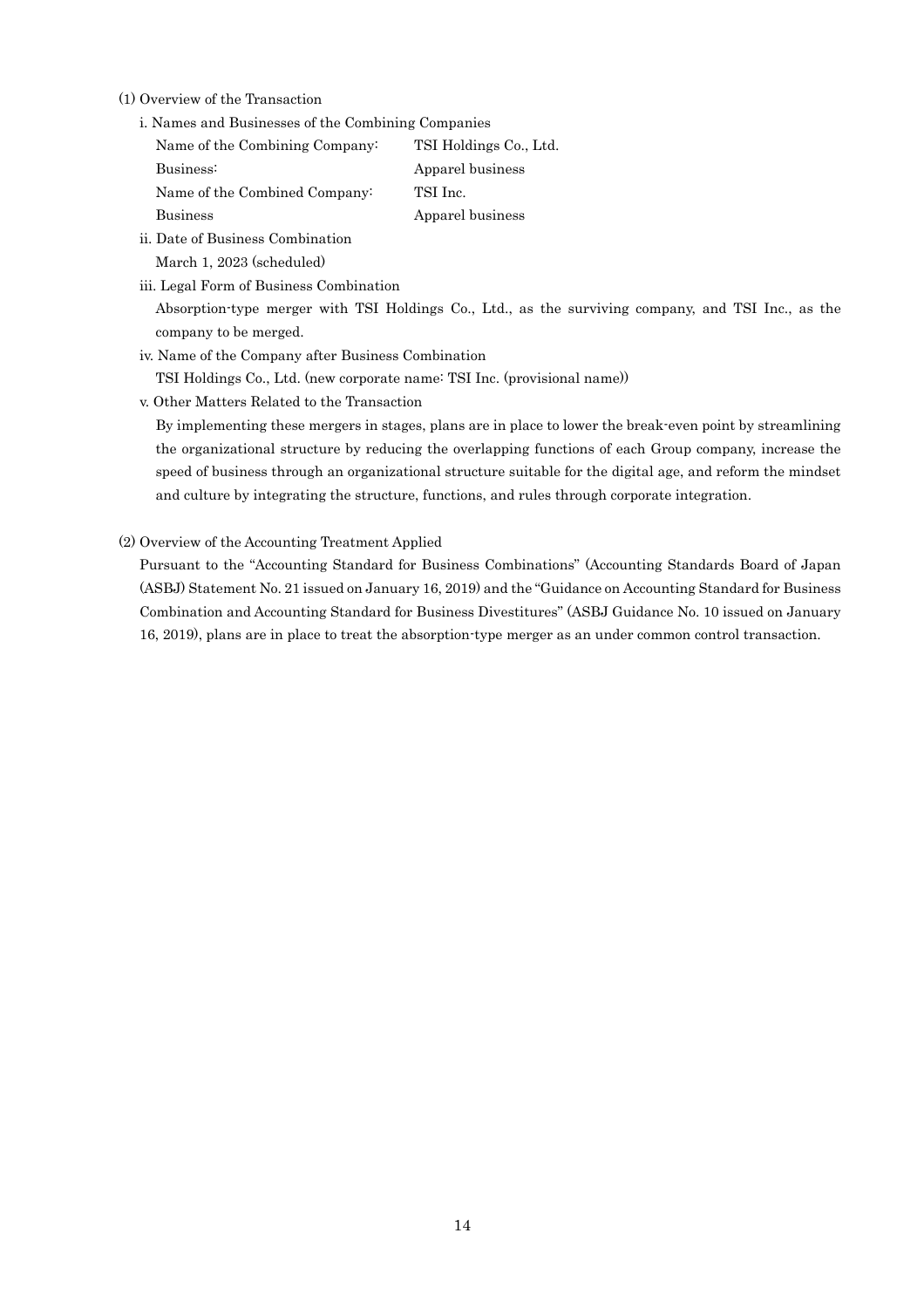## Segments of the Company and Related Information

1. Consolidated cumulative second quarter of previous fiscal year (March 1,2020 to August 31, 2020)

| (1) Net sales, income or losses, assets and other items by reportable segments |                                                        |                 |           |                       |                                                               |
|--------------------------------------------------------------------------------|--------------------------------------------------------|-----------------|-----------|-----------------------|---------------------------------------------------------------|
|                                                                                | Reportable<br>segment<br>Apparel-related<br>businesses | Other<br>Note 1 | Total     | Adjustments<br>Note 2 | Consolidated<br>financial<br>statements<br>amount<br>(Note 3) |
| Net sales                                                                      |                                                        |                 |           |                       |                                                               |
| Sales to third parties                                                         | 54,456                                                 | 1764            | 56,220    | 50                    | 56,270                                                        |
| Inter-segment sales or transfers                                               | 131                                                    | 2,259           | 2,391     | (2,391)               |                                                               |
| Total                                                                          | 54,588                                                 | 4,023           | 58,612    | (2,341)               | 56,270                                                        |
| Segment income (loss)                                                          | (10, 737)                                              | (158)           | (10, 896) | 426                   | (10, 469)                                                     |
| Notes:                                                                         |                                                        |                 |           |                       |                                                               |

(1) Net sales, income or losses, assets and other items by reportable segments

1. Other, which doesn't belong to respective reportable segments, includes synthetic resin-related, store design and management and so on.

2. Segment income (loss) adjustment of ¥426 million is transaction offsets among consolidated companies.

3. Segment income (loss) is adjusted to operating income listed in the consolidated financial statements.

(2) Goodwill or impairment loss in non-current assets by reportable segments Important impairment loss in non-current assets

In segment apparel-related businesses, book value of the stores which are decided to close, and whose operating income are continuously in red, and whose brands are decided to close, are supposed to be reduced to recoverable amount. And the decrease is posted as impairment loss in the extraordinary losses section.

As a side note, recorded amount of impairment loss in non-current assets were ¥1,404 million as of the end of this fiscal year under review.

A significant change in the amount of goodwill None

A significant gain from negative goodwill None